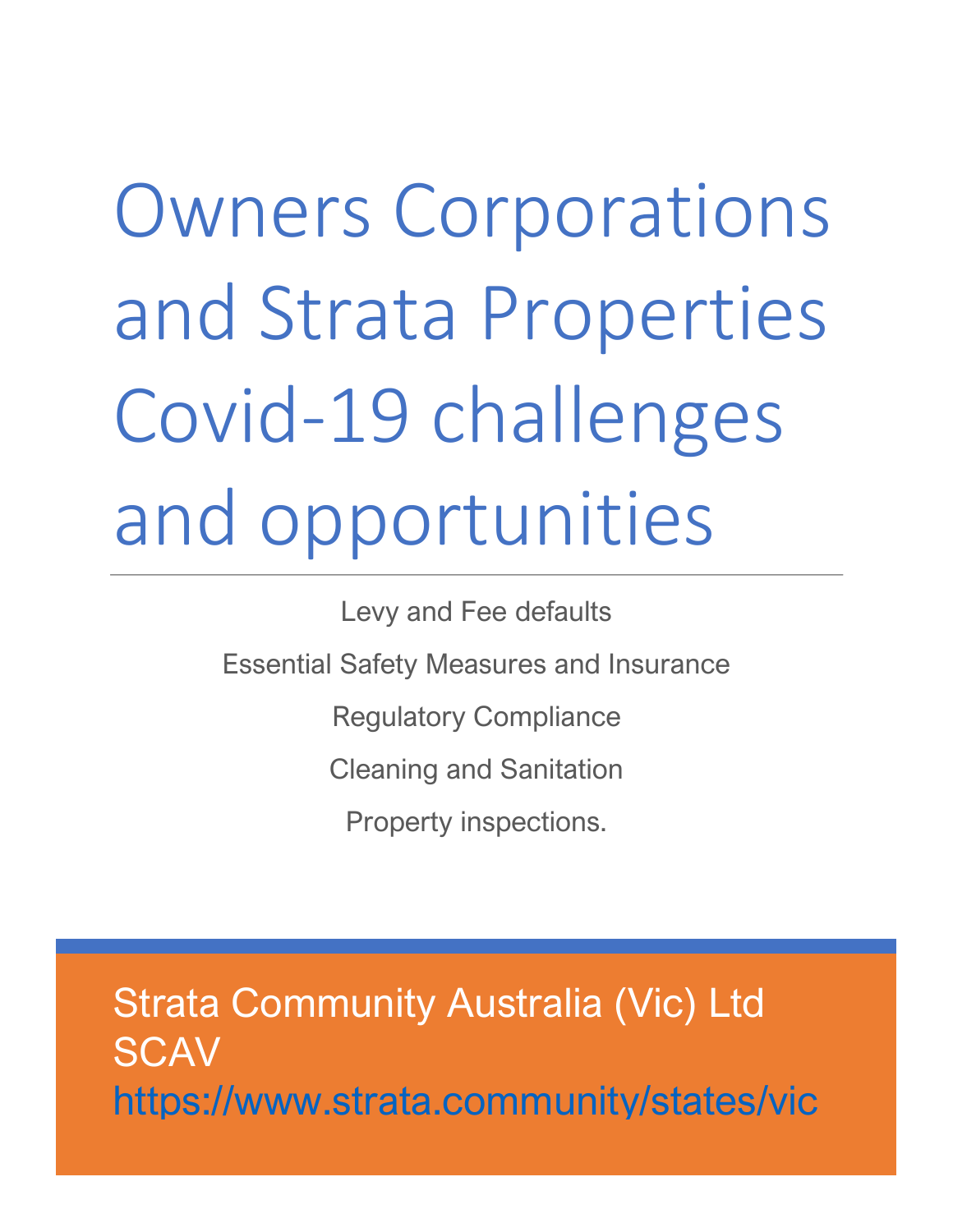# Contents

| FROM:          |                                                                               |  |  |
|----------------|-------------------------------------------------------------------------------|--|--|
| TITLE:         | Owners Corporations Levy, Rental, Operational and Essential Safety Measures 2 |  |  |
| DATE:          |                                                                               |  |  |
| <b>AUTHOR:</b> |                                                                               |  |  |
|                |                                                                               |  |  |
|                |                                                                               |  |  |
|                |                                                                               |  |  |
|                |                                                                               |  |  |
|                |                                                                               |  |  |
|                |                                                                               |  |  |
|                |                                                                               |  |  |
|                |                                                                               |  |  |
|                |                                                                               |  |  |
|                |                                                                               |  |  |
|                |                                                                               |  |  |
|                |                                                                               |  |  |
|                |                                                                               |  |  |
|                |                                                                               |  |  |
|                |                                                                               |  |  |
|                |                                                                               |  |  |
|                |                                                                               |  |  |
|                |                                                                               |  |  |
|                |                                                                               |  |  |
|                |                                                                               |  |  |
|                |                                                                               |  |  |
|                |                                                                               |  |  |
|                |                                                                               |  |  |
|                |                                                                               |  |  |
|                |                                                                               |  |  |
|                |                                                                               |  |  |
|                |                                                                               |  |  |
|                |                                                                               |  |  |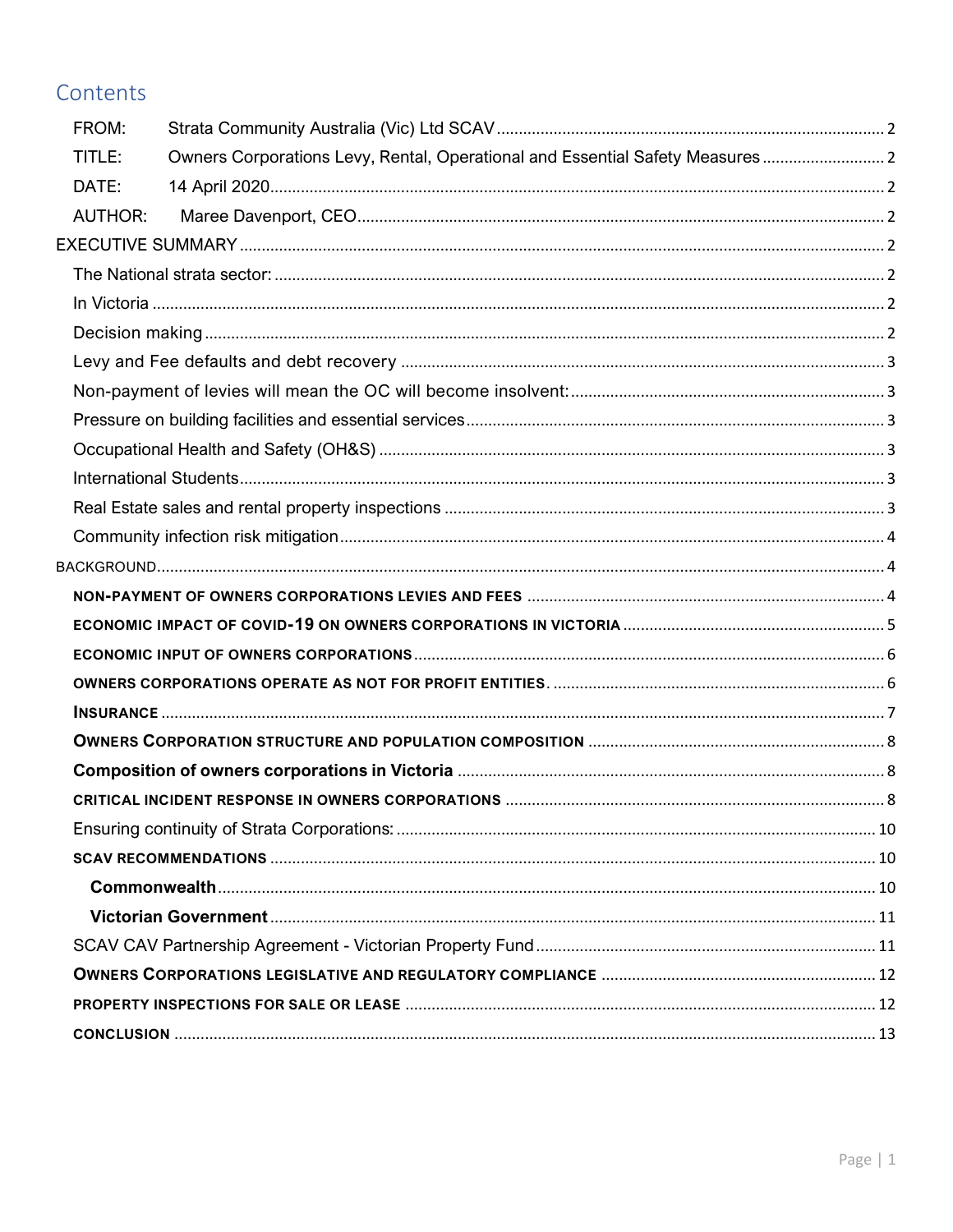

# **STRATA COMMUNITY AUSTRALIA (VIC) LTD**

# **BRIEFING PAPER**

<span id="page-2-2"></span><span id="page-2-1"></span><span id="page-2-0"></span>

| FROM:          | Strata Community Australia (Vic) Ltd SCAV                                   |
|----------------|-----------------------------------------------------------------------------|
| TITLE:         | Owners Corporations Levy, Rental, Operational and Essential Safety Measures |
| DATE:          | 14 April 2020                                                               |
| <b>AUTHOR:</b> | Maree Davenport, CEO                                                        |

# <span id="page-2-4"></span><span id="page-2-3"></span>**EXECUTIVE SUMMARY**

Strata Community Association is the key National stakeholder in the sector.

It is necessary to consider a broad range of financial solutions to alleviate the financial pressure on Strata Corporations, including Commonwealth and jurisdictional Government funding assistance and regulation relief during this critical incident.

## <span id="page-2-5"></span>The National strata sector:

- insured value is nearly \$1 trillion
- directly employs more than 9,000 people (4,300 strata managers and 5,000 others).
- employs 3 million casuals performing works worth a total of \$5.7 billion (i.e. landscaping, tradesmen etc)
- expends \$903 million on professional services such as lawyers, valuers and insurers.

## <span id="page-2-6"></span>In Victoria

**Owners Corporations are not-for-profit entities** and simply do not have enough cash reserves to cover Lot Owners defaulting on levies and fees. Current legislation only mandates OC's greater than 100 lots or with a turnover \$200,000 to have a Maintenance Plan with funds held for specific purposes. These funds are not available for routine maintenance and payments like insurance, cleaning, sanitation which are included in annual fees, usually paid quarterly.

## <span id="page-2-7"></span>Decision making

Lot Owner apathy results in about 70% not having a committee. The quorum for an annual general meeting is at least 50 per cent of the total votes or if 50 per cent of total votes are not available then 50 per cent of lot entitlements. While the Annual General Meeting can still go ahead without a quorum it can only make 'interim decisions'. The Owners Corporation can act on interim decisions after 29 days or with a petition of owners representing 25 per cent of the total lot entitlements.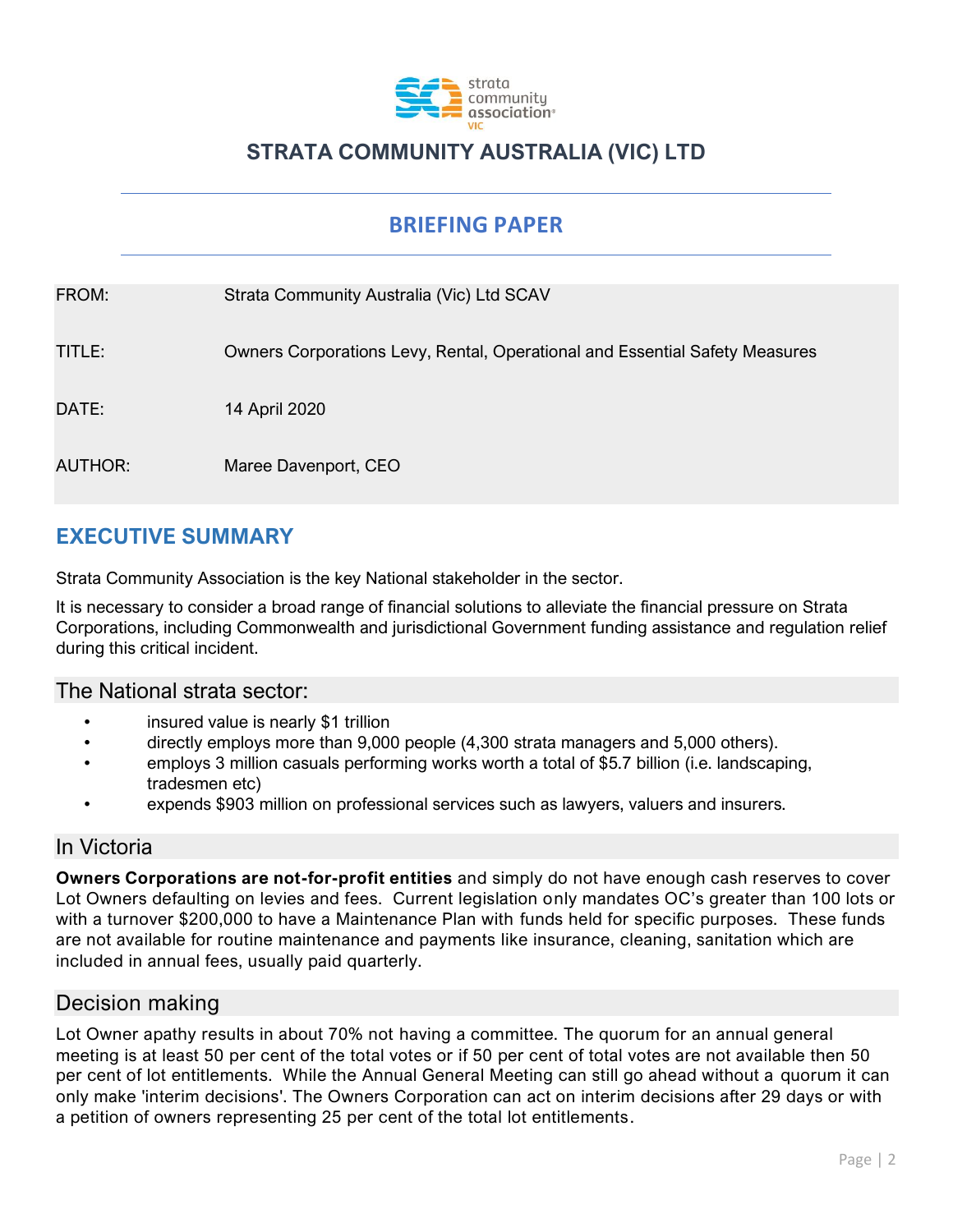# <span id="page-3-0"></span>Levy and Fee defaults and debt recovery

With media attention and Government initiatives such as Job Keeper, along with hardship clauses included for bank loans and utilities bills, owners may assume they can defer Owners Corporations Levies and Fees. This is not the case.

## <span id="page-3-1"></span>Non-payment of levies will mean the OC will become insolvent:

- Owners Corporations could be under or uninsured, placing all residents, visitors, trades and contractors at risk
- There are no hardship provisions in the Owners Corporations Act 2006, enabled regulations or proposed in legislation before the Legislative Council
- There is no legal framework to 'write off' or defer levies
- Those who can pay will have to carry those who can't; and
- VCAT fee recovery applications are suspended.

Despite and as a result of Commonwealth and Victorian stimulus policy settings, SCAV envisages Lot Owners will withhold the Owners Corporations Levies payable as they 'wait and see' if their own income and rental return is affected. We forecast non-payment arrears occurring in the third quarter of 2020 and for the balance of next 3 years.

#### **We are surveying our 1000 + members and will provide empirical evidence compiled.**

## <span id="page-3-2"></span>Pressure on building facilities and essential services

The impact and increased demands on the essential services of residential buildings due to forced isolation, restricted travel and unemployment needs to be considered. It is assumed that the hours in residence will dramatically increase and therefore the demands on the facilities within Strata Buildings will be increased accordingly

As self-isolation requirements continue, there will be a corresponding increase in pressure on essential services such as plumbing, utilities, waste management and the costs associated with them.

#### **Increased demand on services cannot converge with a decrease in funding of these services.**

# <span id="page-3-3"></span>Occupational Health and Safety (OH&S)

Site compliance issues put trades and contractors at risk if the OC is not maintained. A rise in the number of individual lot owners defaulting on levy payments will have a broad collective impact, even for those who are less directly affected by the economic fallout of Covid-19. The obligations of the Strata Building falls to the Owners Corporation.

#### **Any failure to fulfil an obligation falls to the collective, and not the individual, for liability.**

## <span id="page-3-4"></span>International Students

1 in 5 residents of the City of Melbourne are international students. Victorian Government advice for international students is to defer or cancel, including returning 'home'.

## **This leaves landlords without rental income and little opportunity to recover debts or re-let the property.**

## <span id="page-3-5"></span>Real Estate sales and rental property inspections

Residents in Owners Corporations deserve to be advised and have assurances regarding access for real estate inspections, given the strict rules banning visitors.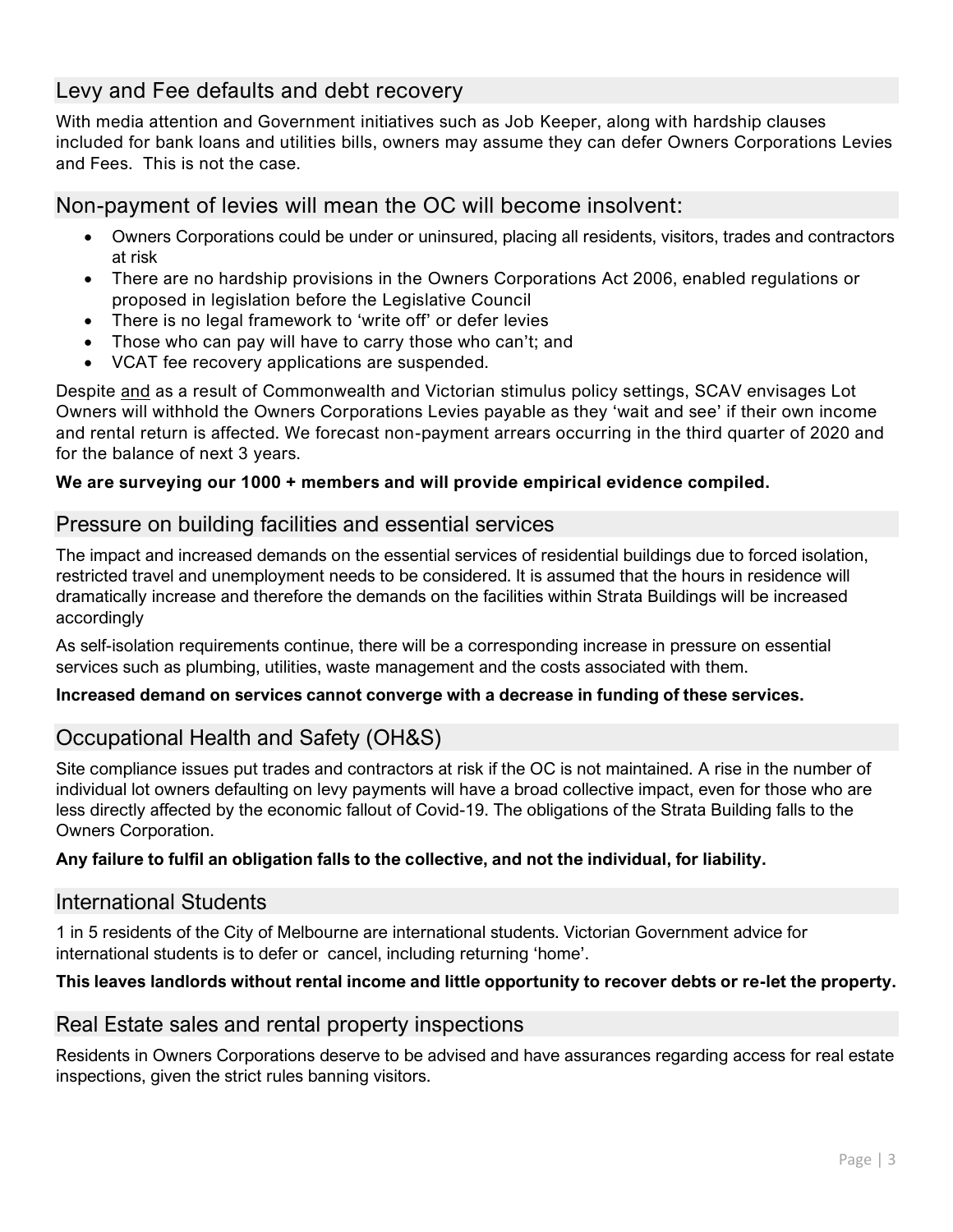# <span id="page-4-0"></span>Community infection risk mitigation

SCAV Owners Corporation Manager and Supplier members seek to actively reduce the risk of transmission of COVID-19 in Owners Corporations, on common property, shared areas, to OC Managers, Lot Owners, residents and visitors to safeguard the multi-dwelling and wider community as a whole.

**These risk mitigation strategies and activities can only be paid through Owners Corporation levies and fees.**

# <span id="page-4-1"></span>**BACKGROUND**

This COVID-19 critical incident has resulted in unanticipated therefore unbudgeted disruption for property related payments. While National Cabinet and the Morrison Government have acted swiftly with *Job Keeper<sup>1</sup>* Payment: Supporting businesses to retain jobs and a Code of Conduct on Commercial Tenancies<sup>2</sup> it has not made any provision to safeguard payment of residential strata corporation fees and levies.

With the exponential rise in strata living due to lifestyle choices and population growth, 1 in 4 Victorians, around 1.5 million Victorians are living in or owning in property affected by Owners Corporations. There are currently over 85,000 active Owners Corporations in Victoria, covering more than 772,000 individual lots.

These bring together a wide range of people who have diverse goals, interests and expectations, as well as financial capacity. Victorian apartment dwellers include a higher proportion of single occupants (39%) and a lower proportion of families (9%). The 2016 Census revealed that there were more than 2.2 million occupied private dwellings in Victoria—nearly 20 per cent more than were recorded in the 2006 Census. Of these dwellings:

- **33.5 per cent were owned with a mortgage; and**
- **27.5 per cent were rented.<sup>3</sup>**

The majority of all owners, be they occupiers or investors, are vulnerable to the economic downturn resulting from COVID-19. Loss of income affects both lot owner and tenants. Both cohorts include older Victorians, people with disability, students and key workers.

**Lot owners often choose to live in units and apartments at a lower, more affordable price point.**

## <span id="page-4-2"></span>**NON-PAYMENT OF OWNERS CORPORATIONS LEVIES AND FEES**

Owners Corporations in Victoria simply do not have enough cash reserves to cover Lot Owners defaulting on levies and fees. Current legislation only mandates OC's greater than 100 lots or with a turnover \$200,000 to have a Maintenance Plan with funds held for specific purposes. These funds are not available for routine maintenance and payments like insurance, cleaning, sanitation which are included in annual fees, usually paid quarterly.

Lot Owner apathy results in about 70% not having a committee. The quorum for an annual general meeting is at least 50 per cent of the total votes or if 50 per cent of total votes are not available then 50 per cent of lot entitlements. While the Annual General Meeting can still go ahead without a quorum it can only make 'interim decisions'.

<sup>1</sup> [https://treasury.gov.au/sites/default/files/2020-04/Fact\\_sheet\\_supporting\\_businesses\\_0.pdf](https://treasury.gov.au/sites/default/files/2020-04/Fact_sheet_supporting_businesses_0.pdf)

<sup>2</sup> [https://www.business.gov.au/Risk-management/Emergency-management/Coronavirus-information-and-support-for](https://www.business.gov.au/Risk-management/Emergency-management/Coronavirus-information-and-support-for-business/Relief-for-commercial-tenancies)[business/Relief-for-commercial-tenancies](https://www.business.gov.au/Risk-management/Emergency-management/Coronavirus-information-and-support-for-business/Relief-for-commercial-tenancies)

<sup>3</sup> [https://www.parliament.vic.gov.au/publications/research-papers/download/36-research-papers/13840-housing-affordability-in](https://www.parliament.vic.gov.au/publications/research-papers/download/36-research-papers/13840-housing-affordability-in-victoria)[victoria](https://www.parliament.vic.gov.au/publications/research-papers/download/36-research-papers/13840-housing-affordability-in-victoria)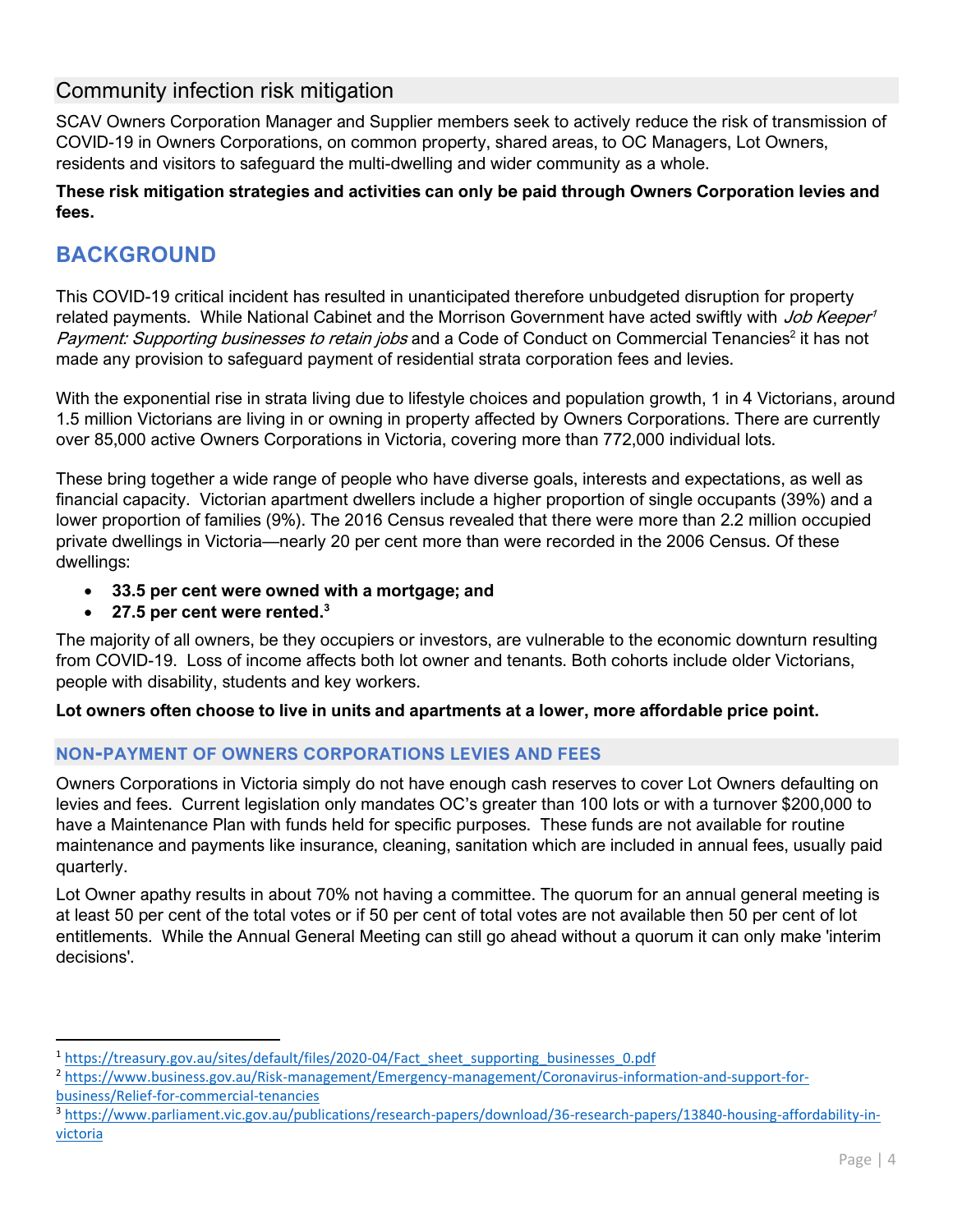The Owners Corporation can act on interim decisions after 29 days or with a petition of owners representing 25 per cent of the total lot entitlements to:

- call another meeting
- give notice of special general meeting.<sup>4</sup>

As a result, there is no scope to deal with levy, fee arrears and non-payment. In self-managed Owners Corporations these may manifest in resentment, further withholding of OC levies/fees, leading to failure to pay insure and maintain Essential Safety Measures (ESM), sanitation and cleaning.

SCAV Member-managed Owners Corporations endeavour to resolve short and long-term issues with Lot Owners who choose not to be engaged. They seek remedy for non-payments and fee recovery with VCAT and prioritise property works.

#### **With media attention and Government initiatives such as Job Seeker, owners may assume they can defer Owners Corporations Levies and Fees. This is not the case.**

- Non-payment of levies will mean the OC will become insolvent
- There are no hardship provisions in the Owners Corporations Act 2006, enabled regulations or proposed in legislation before the Legislative Council
- There is no legal framework to 'write off' or defer levies
- Those who can pay will have to carry those who can't; and
- VCAT fee recovery applications are backlogged, and further exacerbated by the current suspension of Hearings.

With larger properties, particularly vertical, being commercial in structure, despite being residential in nature, Lot Owners and tenants wrongly expect and assume the Code of Conduct for commercial tenancies to support small and medium sized enterprises (SMEs) affected by the coronavirus, which "*outlines a set of good faith* leasing principles for commercial tenancies including retail, office and industrial" will assist mixed use properties with residential owner levies and fees.

**Despite and as a result of these policy settings, Lot Owners are envisaged to withhold the Owners Corporations Levies payable as they 'wait and see' if their own income and rental return is affected. We forecast non-payment arrears occurring in the third quarter of 2020 and for the balance of next 3 years.** 

## <span id="page-5-0"></span>**ECONOMIC IMPACT OF COVID-19 ON OWNERS CORPORATIONS IN VICTORIA**

Strata Owners Corporations represent property valued at over **\$300 billion dollars** and encompass commercial, retail, lifestyle resorts, retirement villages, car parks, storage facilities, industrial and, increasingly, mixed developments**.** Based on some very rudimentary modelling within Strata Community Association, it is estimated that the average annual Owners Corporation contribution for general operations of Owners Corporations is **\$2,500 - \$4,000 per annum and \$1 billion per year is collected and spent on**:

- Essential Safety Measure (ESM) maintenance and inspection
- Insurance for Buildings and Common Property
- Sanitation and cleaning
- Plumbing, electricity and other general maintenance.

<sup>4</sup> <https://www.consumer.vic.gov.au/housing/owners-corporations/meetings-and-committees/running-meetings>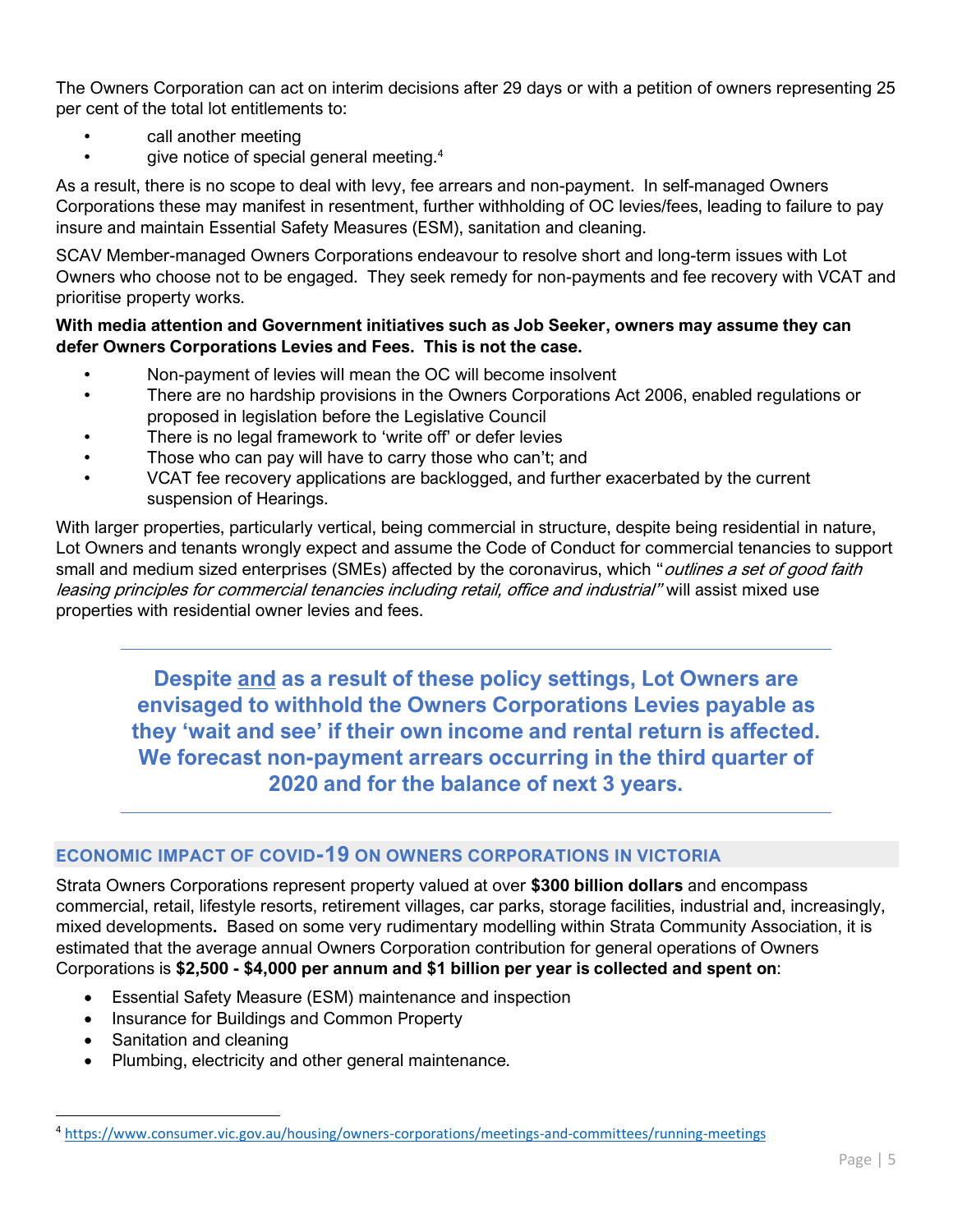Government has provided stimulus packages to the individual **between \$1115 - \$1,500 per fortnight** (before tax) per employee for the 6-month period spanning April 2020 to September 2020.

In addition:

- tenants cannot be evicted
- banks have frozen loan repayments for 3 months; and
- utilities can't disconnect for non-payment of bills.

The Federal Government is estimating at least 1 million people could be made unemployed, joining the 700,000 people already receiving unemployment benefits. That could take Australia's unemployment rate from 5.1 per cent to closer to 15 per cent and Victoria is forecast to be worst affected.

According to **ABS COVID-19 impacts business cash flow and turnover released on 7 April <sup>5</sup>** Two thirds (66%) of Australian businesses reported that their turnover or cash flow had reduced as a result of COVID-19, according to results from the second Australian Bureau of Statistics (ABS) survey on Business Impacts of COVID-19.

- Nearly half (47%) of businesses made changes to their workforce arrangements as a result of COVID-19. For some businesses this included temporarily reducing or increasing staff working hours, changing the location where staff worked (including working from home) or staff being placed on leave.
- Two in five businesses (38%) have changed how they deliver their products or services, including shifting to online services. Over a third of businesses have renegotiated their lease and rental arrangements and a quarter have deferred loan repayments.

## <span id="page-6-0"></span>**ECONOMIC INPUT OF OWNERS CORPORATIONS**

The annual economic activity strata market represents a significant sector of the Australian economy. According to *The Australian National Strata Data Analysis* by UNSW<sup>6</sup> in conjunction with SCA, in 2017 the national strata sector:

- insured value is nearly \$1 trillion
- directly employs more than 9,000 people (4,300 strata managers and 5,000 others).
- 3 million casual jobs in the strata service sector are worth a total of \$5.7 billion (i.e. landscaping, tradesmen etc).
- \$903 million is also spent by the strata sector on professional services such as lawyers, valuers and insurers.

## <span id="page-6-1"></span>**OWNERS CORPORATIONS OPERATE AS NOT FOR PROFIT ENTITIES**.

The levy funds are necessary for a building's day to day operations. Any spike in owner contribution defaults can have an adverse impact on the solvency of an Owners Corporation and strata titled building.

#### **Levies in an Owners Corporation Cover**:

- **Insurance**
- Management (Owners Corporation Manager)
- Building Manager / Security / Concierge
- Waste Collection Services
- Cleaning & Caretaking of the building (including disinfectant cleans)
- ESM Fire Safety Inspections and Servicing
- Utilities common power, water and gas
- Lift Maintenance and Servicing

<sup>&</sup>lt;sup>5</sup> ABS Business Indicators, Business Impacts of COVID-19 (cat. no. 5676.0.55.003)

<sup>6</sup> <https://cityfutures.be.unsw.edu.au/research/projects/national-strata-data-analysis/>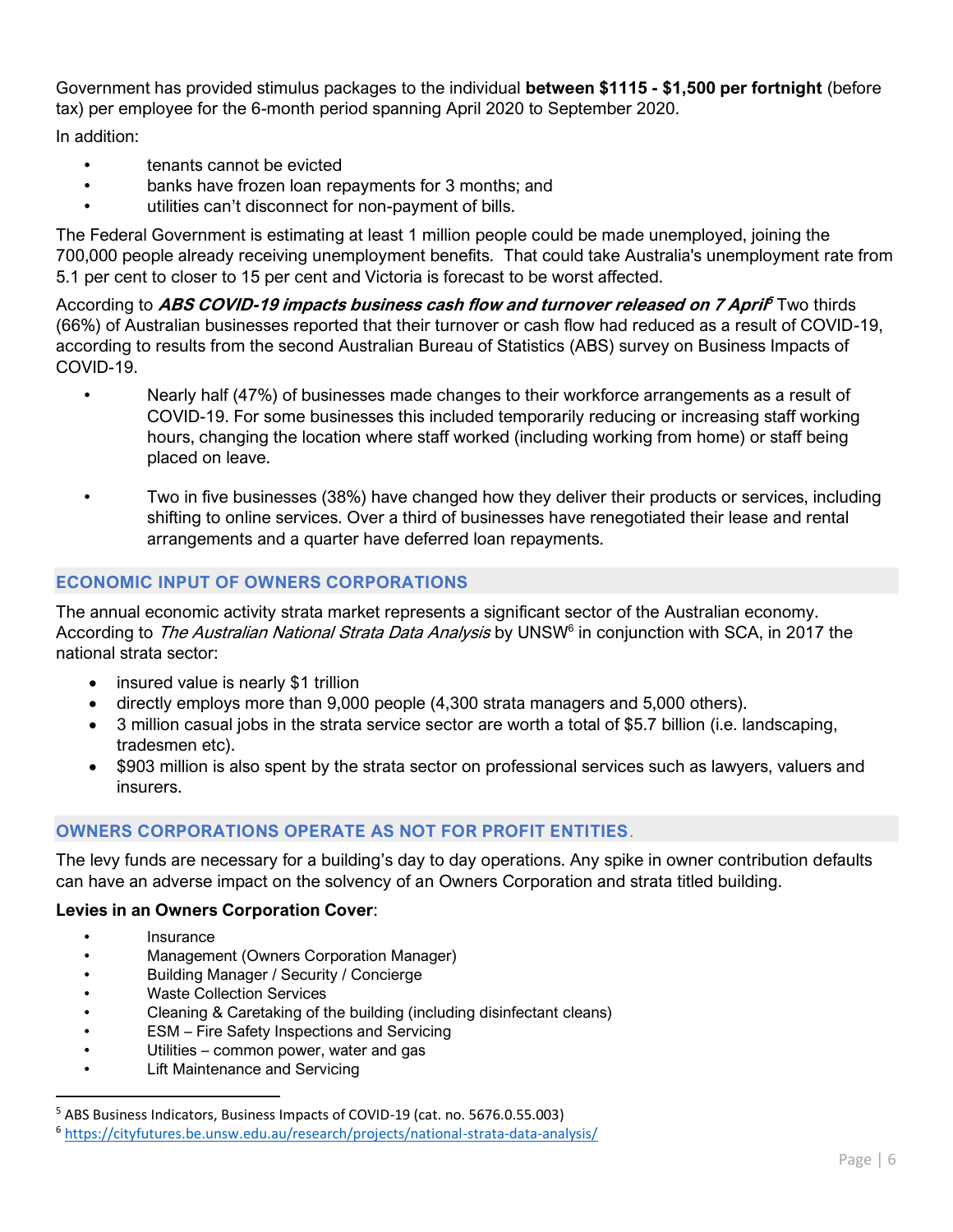- Garage Door Maintenance and Services
- Pump Servicing
- Bulk Hot Water System Servicing
- Gutter Cleaning (Especially coming into Autumn & Winter)
- Sewer Cleaning
- Any Other General Maintenance or Servicing
- Emergency Works Burst Pipes, Weather Damage, Accidental Damage, roof repairs, Hot Water System Replacement/repairs.

#### **These operational and maintenance works are not covered by insurance. If an insurable event occurs and a claim is made, the applicable excess and the premium needs to be paid.**

As self-isolation requirements continue, there will be a corresponding increase in pressure on essential services such as utilities and waste management and the costs associated with them.

#### **Occupational Health and Safety (OH&S)**

OH&S non-compliance put trades and contractors at risk if the OC is not maintained. A rise in the number of individual lot owners defaulting on levy payments will have a broad collective impact, even for those who are less directly affected by the economic fallout of Covid-19. The obligations of the Strata Building falls to the Owners Corporation. Any failure to fulfil an obligation falls to the collective, and not the individual.

## **Essential Safety Measures, Sanitation, Cleaning is at risk**

# **In the event that an Owners Corporation becomes insolvent, the health and safety of all residents may be undermined.**

#### <span id="page-7-0"></span>**INSURANCE**

Owners corporations with common property, except two-lot subdivisions, must have public liability insurance of not less than \$10 million for the common property.

Minimum insurance required for Owners Corporations:

- reinstatement and replacement insurance of buildings on common property
- public liability insurance for the common property.

Insurance for common property protects owners in the case of unexpected damage and injuries.

Public liability insurance covers owners corporation's liability to pay compensation in the case of any:

- injury, illness or death of a person
- damage or loss of property.

# **If levies and fees are not paid, Owners Corporations could be under or uninsured, placing all residents, visitors, trades and contractors and risk.**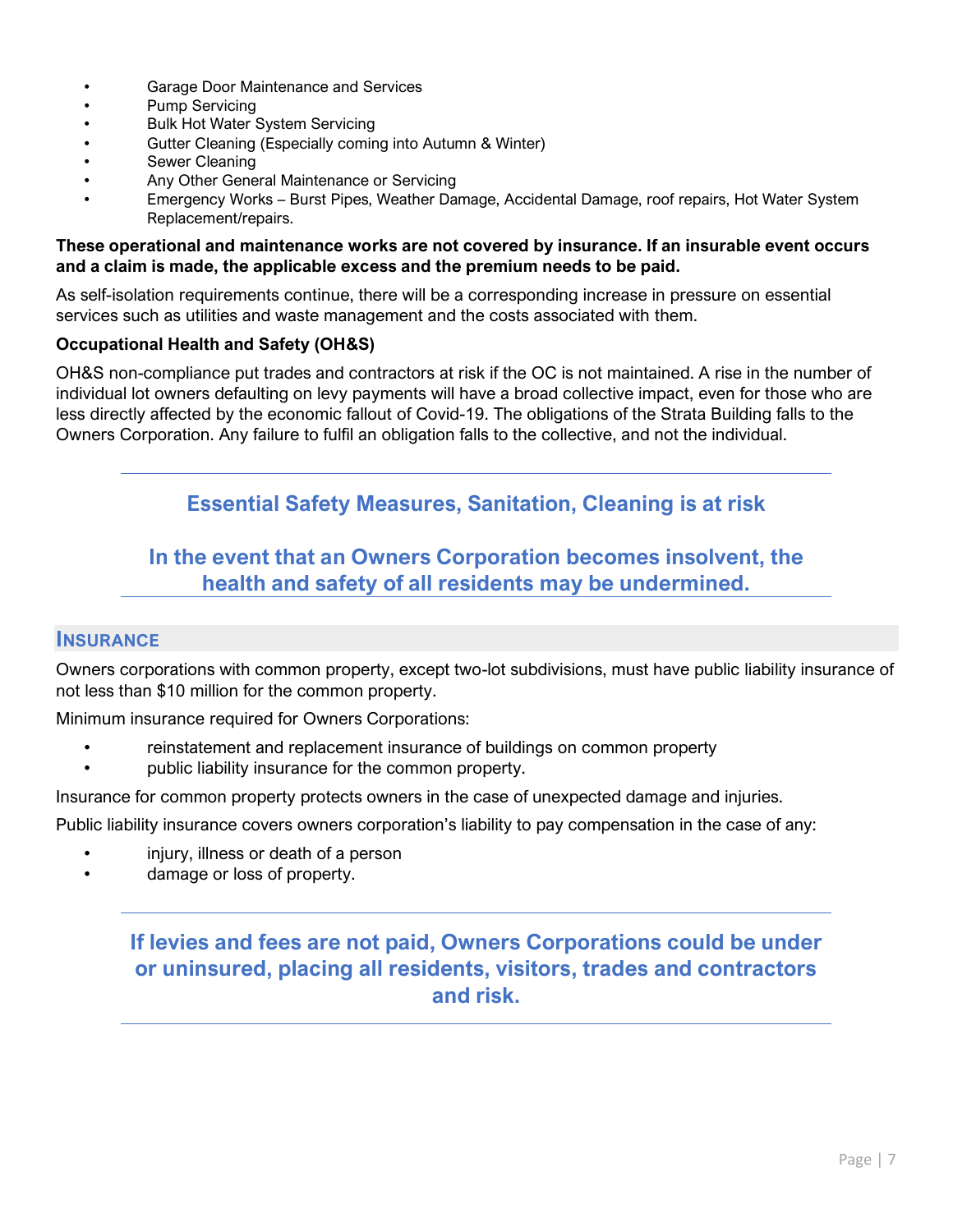## <span id="page-8-1"></span><span id="page-8-0"></span>**OWNERS CORPORATION STRUCTURE AND POPULATION COMPOSITION**

| $0 - 2$ lots     | 75.33% |  |
|------------------|--------|--|
| $3 - 9$ lots     | 15.32% |  |
| $10 - 49$ lots   | 8.31%  |  |
| $50 - 99$ lots   | 0.58%  |  |
| 100 or more lots | 0.46%  |  |

## **Composition of owners corporations in Victoria<sup>7</sup>**

It is anticipated that a surge in unemployment and financial distress throughout the community will cause a significant number of owners within Strata Corporations (mostly apartment buildings) to default on their Strata Contributions, especially those with international students as tenants. Demographically:

- More than 2.2 million people live in apartments (10% of the entire population of Australia).<sup>8</sup>
- Most are young adults  $(0 39$  years old).
- 35% are single, 24% are couples, 13% are couples with children, 9% are groups of flatmates and 6% are single parents.

Almost half are renters and low-waged workers make up a large proportion of the renters in high-rise buildings. Many of them are living in 'severely overcrowded' housing. **In 2018, there were around 227,000 international students from 170 countries in Victoria.** 

# **1 in 5 residents of the City of Melbourne are international students. The Victorian Government has advised them to defer and cancel study and encouraged them to return 'home'.**

## **This leaves landlords without rental income and little opportunity to recover debts or re-let the property.**

<https://www.education.vic.gov.au/about/department/Pages/coronavirus-advice-international-students.aspx>

#### <span id="page-8-2"></span>**CRITICAL INCIDENT RESPONSE IN OWNERS CORPORATIONS**

Critical incidents can be categorised as:

- immediate events that usually occur with little or no warning in response to an emergency event, such as a fire or flood,
- imminent events that usually occur with some warning in response to a preceding process such as a compliance notice from the local Council or another regulator,
- planned events that usually occur with considerable warning or notice and the timing of which may be adjustable to better enable management of the incident. For example, most cladding remediation works will be planned and therefore responses can be developed for affected residents to meet the anticipated timeframe.

<sup>&</sup>lt;sup>7</sup> Source: Consumer Property Acts Review Issues Paper No. 2 Owners corporations

<sup>8</sup> Commissioner for Residential Tenancies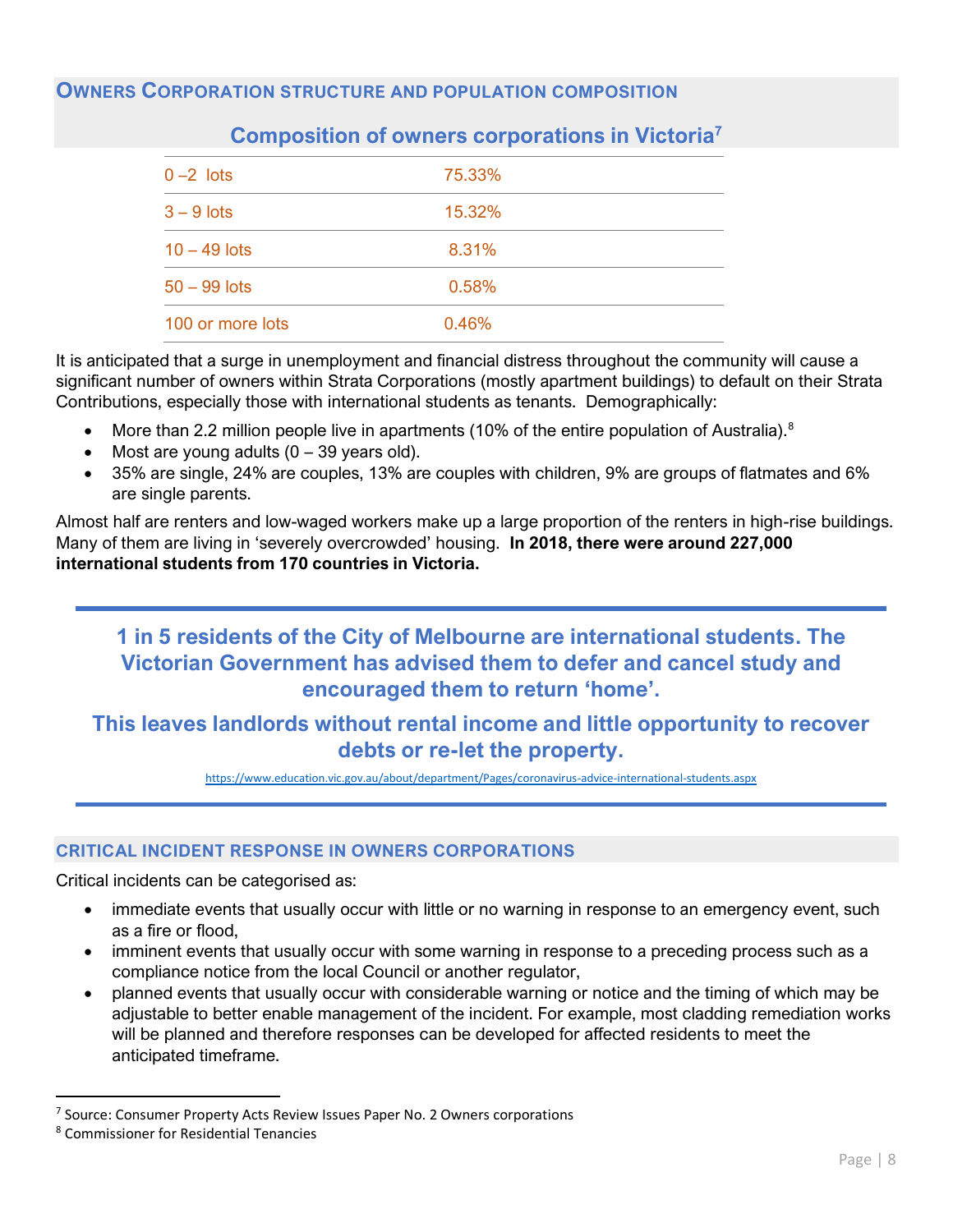Common issues across all cohorts of renters during critical incidents include:

- lack of information or communication about the critical incident;
- maintaining amenity where there are significant building works;
- maintaining access to the premises for necessities such as clothing and medication;
- rights to compensation if amenity is seriously affected, or they are required to leave the premises;
- responsibility for the cost of any temporary relocation;
- organising the process of temporary relocation;
- finding appropriate alternative housing if they are required to permanently vacate;
- general difficulties understanding other rights, such as disputes with the owner's corporation;
- loss of established social networks;
- experience of poverty and social exclusion;
- impact on mental health.

**Since 26 March, Owners Corporations across Victoria have been the most adversely affected by the Victorian State of Emergency provisions. This unprecedented and unforeseen critical incident affects the ordinary use or occupation of all buildings or may cause significant harm or detriment to the building's residents.**

SCAV Owners Corporation Manager and Supplier members have responded to this Critical incident and seek to actively reduce the risk of transmission of COVID-19 in Owners Corporations:

- on common property
- in shared areas: to
- OC Managers
- Lot Owners, residents and visitors.

These risk mitigation strategies and activities can only be paid through Owners Corporation levies and fees, to protect the multi-dwelling and wider community as a whole.

**The impact on increased demands of the essential services of residential buildings due to self-isolation, forced isolation, restricted travel and unemployment needs to be considered. It is assumed that the hours in residence will dramatically increase and therefore the demands on the facilities within Strata Buildings will be increased accordingly.** 

# **Increased demand on services cannot converge with a decrease in funding of these services**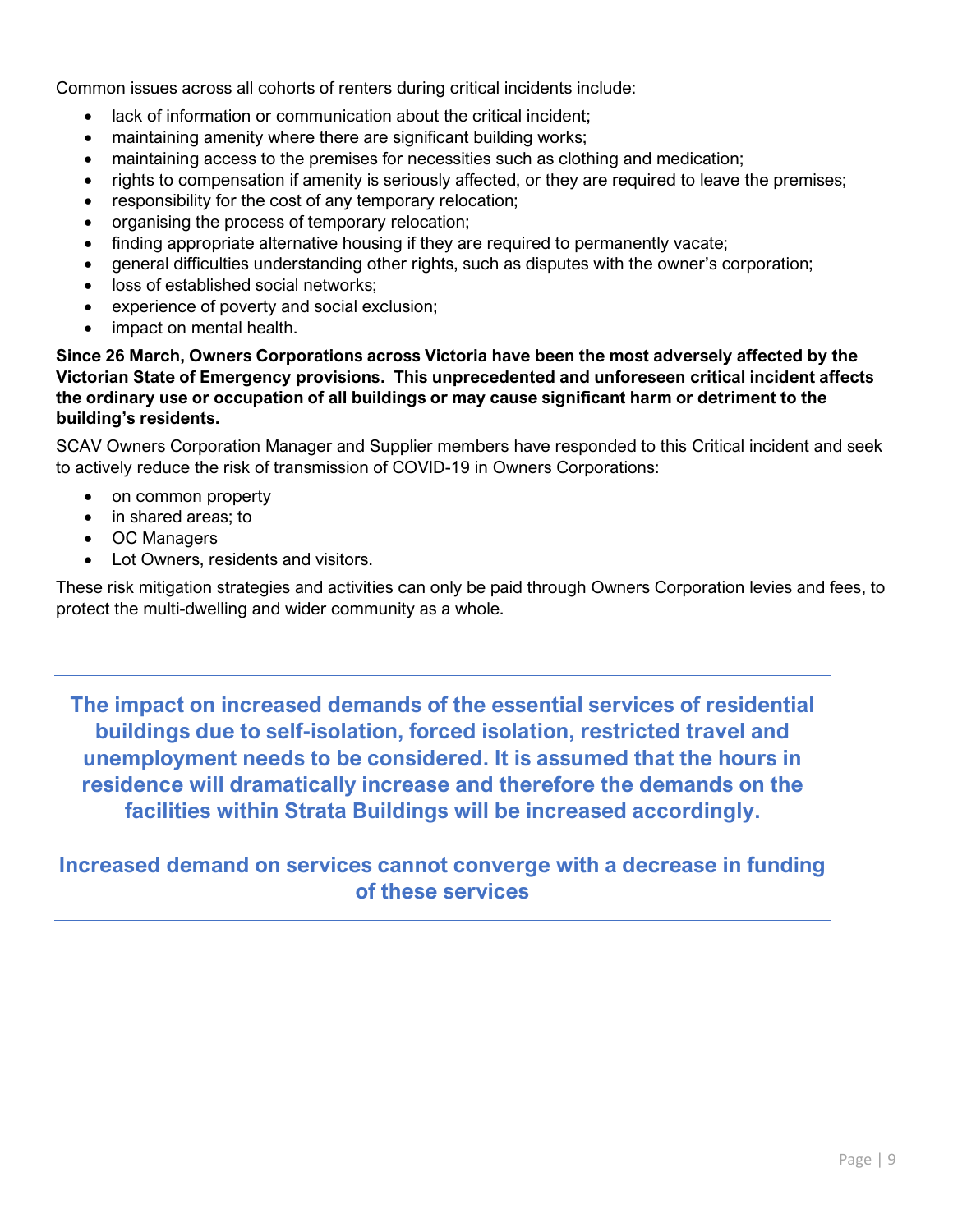# <span id="page-10-0"></span>Ensuring continuity of Strata Corporations:

## <span id="page-10-1"></span>**SCAV RECOMMENDATIONS**

## <span id="page-10-2"></span>**Commonwealth**

A lifeline will safeguard insurance and essential services, including cleaning and sanitation.

The Commonwealth Government should encourage financial institutions to:

- Provide strata corporations the ability to pause repayments on their existing strata improvement/capital works loans for 6 months
- Remove penalties for Lot Owners breaking Term Deposits
- Remove 31 days' notice requirement to release Term Deposits with evidence of hardship and reduce process time, say 5 days
- Remove break costs for Strata Corporations accessing Maintenance/Sinking Funds from Term Deposits (31 day noticed required); and
- Remove fees on dishonoured transactions and penalty interest.

# We ask the Commonwealth Government to reimburse Strata Corporations directly for arrears owed by individuals in receipt of Centrelink payments

We seek payment of Strata levies and fees directly to the Strata Corporations on behalf of recipients of Job Seeker/Job Keeper benefits.

This aims to ensure that insurance is up to date, Essential Safety Measures, sanitation and cleaning continue, When the debt is cleared (but not before) and Strata Corporations will reimburse government within 3 years.

# We ask the Commonwealth Government to consider covering the cost of interest on strata specific loans from lending institutions, currently charging around 8%.

The Commonwealth can recoup cost through withholding part of stimulus payment (finalise in 3 years) through job keeper or job seeker payments. *(Refer SCA National information and submissions for further information)*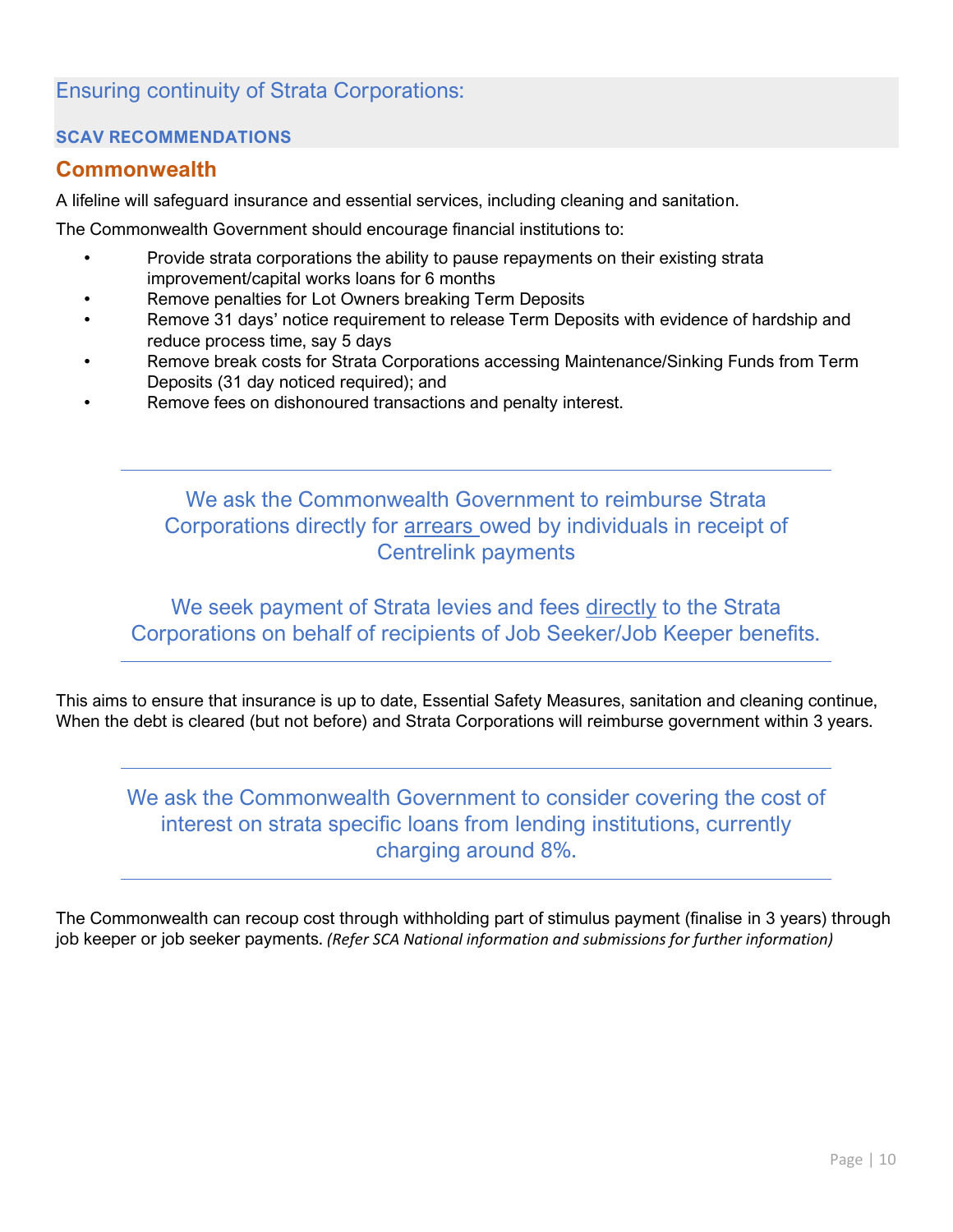# <span id="page-11-0"></span>**Victorian Government**

To safeguard the Owners Corporations essential services and industry, we seek that:

- Registered Owners Corporation Manager (ROCM) be authorised to arrange finance/loans on OCs behalf
- ROCM are indemnified against action for acting in good faith
- Establish as a matter of urgency an Owners and Occupants Strata Register
- Recognise electronic strata voting online and on electronic platforms
- Prescribe voting forms for electronic transmission
- Electronic signing for document authorisation.

SCAV recommendations on urgent Victorian legislative amendment:

Current legislation only mandates OC's greater than 100 lots or with a turnover \$200,000 to have a Maintenance Plan and Fund. The *Owners Corporations and Other Acts Amendment Bill 2019* is yet to be passed but will lower the threshold to 50 lots or more.

All Owners Corporations greater than 2 lots have a compulsory fund and must have reserve funds equal to the annual budget at all times.

- this is to be achieved over a 4 year period from inception achieved through one additional quarterly payment over the first 4 years, after which any additional payment is set at the AGM to top up the reserve to the annual budget amount
- hold a proportion of these funds be available for critical response incidents, including structural and cladding defects, health incidents and safety threats.

## <span id="page-11-1"></span>SCAV CAV Partnership Agreement - Victorian Property Fund

**It is necessary to consider a broad range of solutions to alleviate the pressure on Owners Corporations, including Government funding to SCAV as key stakeholder.**

#### **SCAV is best placed to provide consumer education, communication to Registered Owners Corporations Managers and practical advice on regulation relief during this critical incident.**

SCAV is applying for funds to develop, deliver and circulate resources along with online, telephone and packaged advice and support to Owners Corporations, Registered OC Managers, VCAT Members and staff.

**SCAV is facing a significant financial loss as a result of cancellation of training, CPD and other Face to Face (F2) events and courses. This impacts on our capacity to continue much needed services which supplement Victorian Government services. CAV refers calls and queries to SCAV, a not-for-profit nonfunded industry community organisation.**

Our website is updated daily to include consumer information<https://www.strata.community/states/vic> and our Members Only area includes updated Practice Guidelines, advice and practical interpretation of Victorian Government directives for application in Owners Corporations. Industry suppliers are kept up to date.

#### **Services to Government** - In the past month we have:

- issued 3 Bulletins per week in addition to the *Stratability* newsletter
- delivered 6 free webinars with over 100+ members participating in each
- delivered weekly small group Webinars with Cladding Safety Victoria
- kept Minister and CAV up-to-date on emerging issues
- continued to work with VBA on ESMs, building access other issues
- liaised with DHHS on advice and information to self-isolating COVID-19 cases
- liaised with the Commissioner for Residential Tenancies on rental matters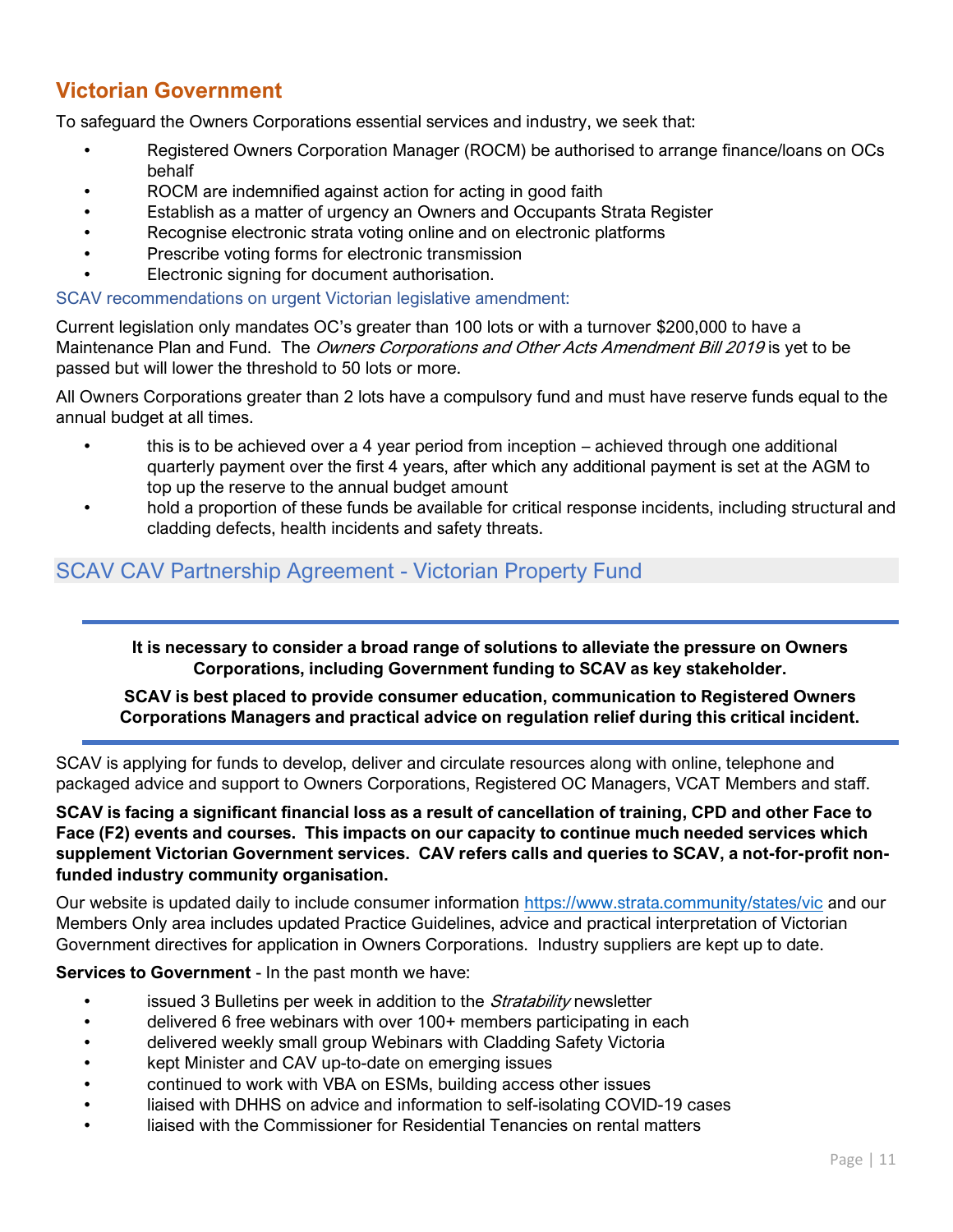- liaised with the VMIA on insurance issues
- Police and Emergency Services discussions on building access, safety and crime.

The CEO is included in meetings, briefings and been available to all Victorian Government and Agency staff on matters relating to Owners Corporations. SCAV staff are providing information directly to consumers and non-Members at no cost.

#### **We seek the support of the Victorian Government to extend and indeed continue this important work**

#### <span id="page-12-0"></span>**OWNERS CORPORATIONS LEGISLATIVE AND REGULATORY COMPLIANCE**

In this unprecedented pandemic environment, there are some urgent issues which are problematic and in relation to.

- 1. **Section 69 (2) Time between Annual General Meetings must not exceed 15 months** Cancellation and postponement of AGMs and meetings. The practical result of the State of Emergency is that deferral of meetings is mandatory and will result in this period being passed. We ask the Minister to waive this requirement.
- 2. **Section 127 Manager to Return Records within 28 days of termination**. 60 Penalty Units. If termination has occurred and in the absence of electronic transfer capacity, material records, including financials, insurance, Essential Safety Measures and maintenance, owners records cannot be provided to the new Owners Corporation Manager or the Secretary of the OC Committee.
- 3. **Electronic Transactions (Victoria) Act 2000**  consent and capacity to receive electronic documents– lodging witnessed documents under the Subdivision Act.
- 4. **Witnessing documents with the Common Seal – time limit for lodgement.** With the OC & Other Acts Bill unresolved in Parliament, the Common Seal is still required on contracts.
- 5. **Management of Owners Corporations** complaints will be frustrated by an inability to meet if the parties do not have access to electronic communications means.
- 6. **Interruptions to building services and maintenance** including compliance matters, Essential Safety Measures if the service providers cease to conduct onsite visits.
- 7. The **Meringnage v Interstate Enterprises Pty Ltd & Ors [2020] VSCA 30 (Meringnage**) has wide ranging implications and we look forward to Minister's clarification and the Government's response.
- 8. **VCAT operation issues** are problematic for Lot Owners and Managers alike. Re-commencement of fee recovery hearings, with parties being advised as soon as practicable, is crucial.

#### <span id="page-12-1"></span>**PROPERTY INSPECTIONS FOR SALE OR LEASE**

The property industry requires clear guidelines on access to Owners Corporations during this State of Emergency.

Access for sale and lease inspections in Owners Corporations requires entry through and use of Common Property and facilities including lifts, doors, lobbies and hallways.

It is imperative that Owners Corporations Managers are asked by Real Estate Agents to arrange building and property access to safeguard the health and wellbeing of all occupants.

Residents in Owners Corporations deserve to be advised and have assurances regarding access for real estate inspections, given the strict rules banning visitors.